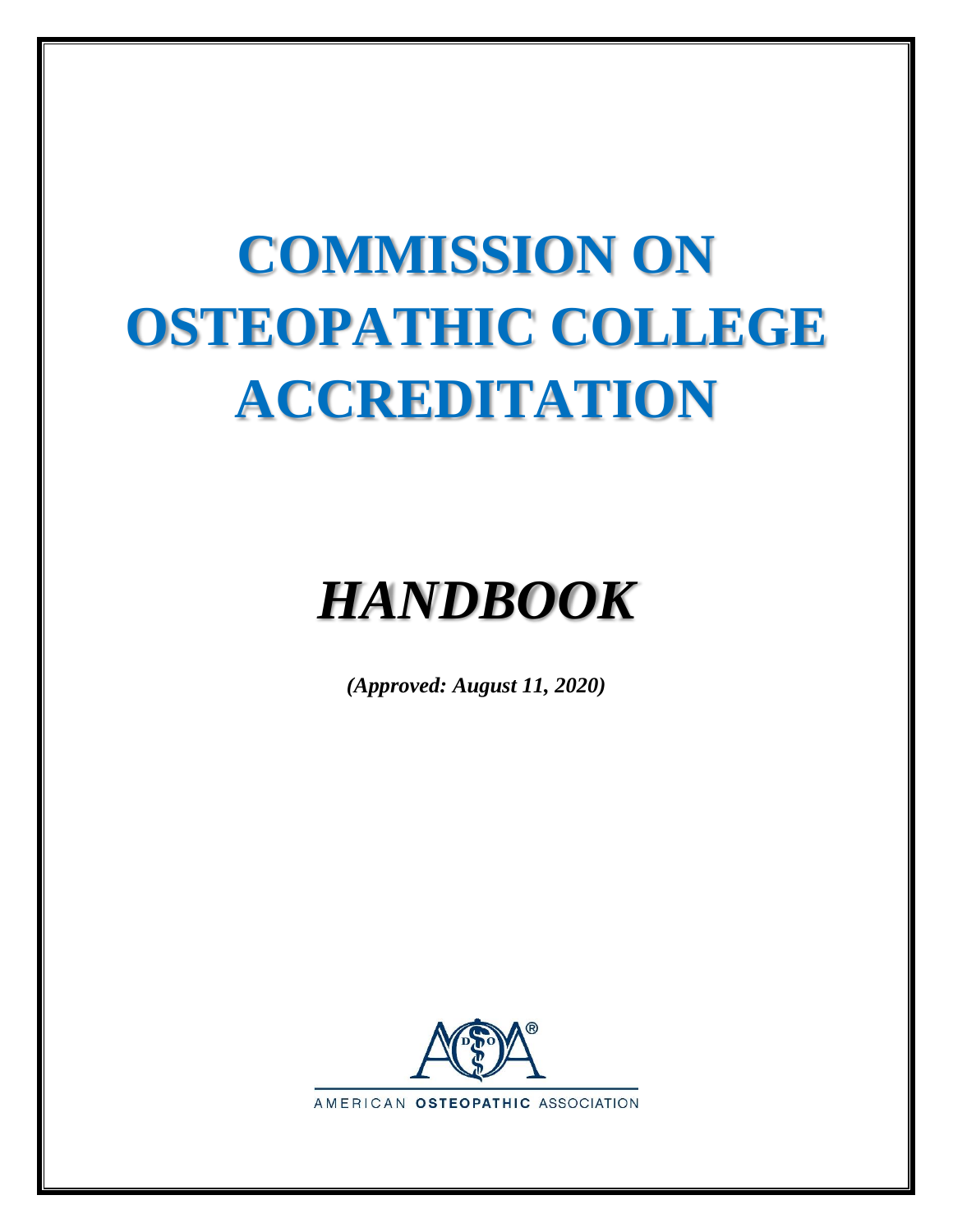## **Table of Contents**

| Information on COCA Members and Staff Made Available to the Public  11              |
|-------------------------------------------------------------------------------------|
| Registry of Evaluators of Colleges of Osteopathic Medicine (Evaluators Registry) 11 |
|                                                                                     |
|                                                                                     |
|                                                                                     |
|                                                                                     |
|                                                                                     |
|                                                                                     |
|                                                                                     |
|                                                                                     |
|                                                                                     |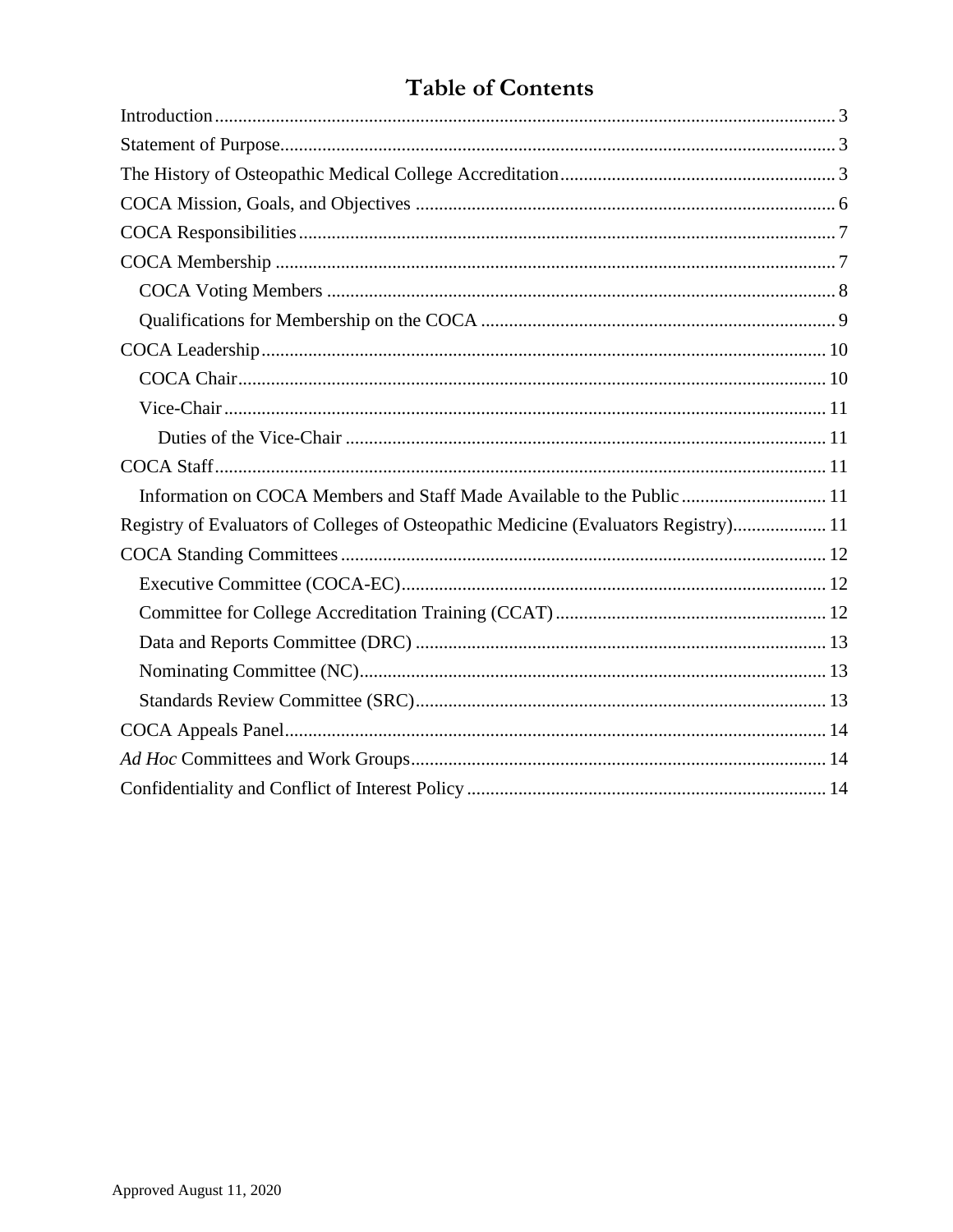### *COMMISSION ON OSTEOPATHIC COLLEGE ACCREDITATION HANDBOOK*

#### <span id="page-2-0"></span>**Introduction**

The American Osteopathic Association's Commission on Osteopathic College Accreditation (COCA) Handbook is a procedural guide established for the use by the COCA. The handbook includes a description of the COCA's purpose, function, structure, operating procedures, and pertinent attached appendices. The COCA serves as the accrediting agency and coordinates the accreditation process for the colleges of osteopathic medicine (COMs).

Copies of the handbook are filed at the American Osteopathic Association, Department of Accreditation, 142 East Ontario Street, Chicago, Illinois 60611 and may also be found on the COCA website, [https://osteopathic.org/accreditation/.](https://osteopathic.org/accreditation/)

#### <span id="page-2-1"></span>**Statement of Purpose**

The COCA serves the public by establishing, maintaining, and applying accreditation standards and procedures to ensure that academic quality and continuous quality improvement delivered by COMs reflect the evolving practice of osteopathic medicine. The scope of the COCA encompasses the accreditation of the COMs.

The COCA will maintain its recognition as a reliable accrediting authority of the U.S. Secretary of Education according to the requirements in 34 CFR 602 or its successors. The COCA will evaluate the need to seek recognition from other organizations devoted to recognizing higher education accrediting agencies.

#### <span id="page-2-2"></span>**The History of Osteopathic Medical College Accreditation**

The history of the accreditation of colleges of osteopathic medicine shows that, from the very start in the late nineteenth century, the osteopathic profession has been interested and active in assisting colleges in the attainment and maintenance of high educational standards.

The American School of Osteopathy was established by Dr. Andrew Taylor Still, a registered physician and surgeon in Kirksville, Missouri. The college's corporate charter (May 11, 1892) granted the right to confer the Doctor of Medicine (M.D.) degree. However, the governing body of the school chose to award the Doctor of Osteopathy (D.O.) degree.

Several osteopathic colleges were then established by 1898. However, there was a lack of uniformity in the admission and graduation requirements of the various colleges. In these early years, osteopathic educators and leaders recognized the fact that the attainment and maintenance of high educational standards was essential. The American School of Osteopathy issued an invitation to all osteopathic colleges to attend a meeting in Kirksville, Missouri, on June 28, 1898, to form an association of osteopathic colleges.

In 1897, the first Constitution of the American Association for the Advancement of Osteopathy (forerunner of the American Osteopathic Association) was adopted, and among the several committees that were established was the Committee on Education. The 1901 Constitution of the American Osteopathic Association provided that the Committee on Education, together with the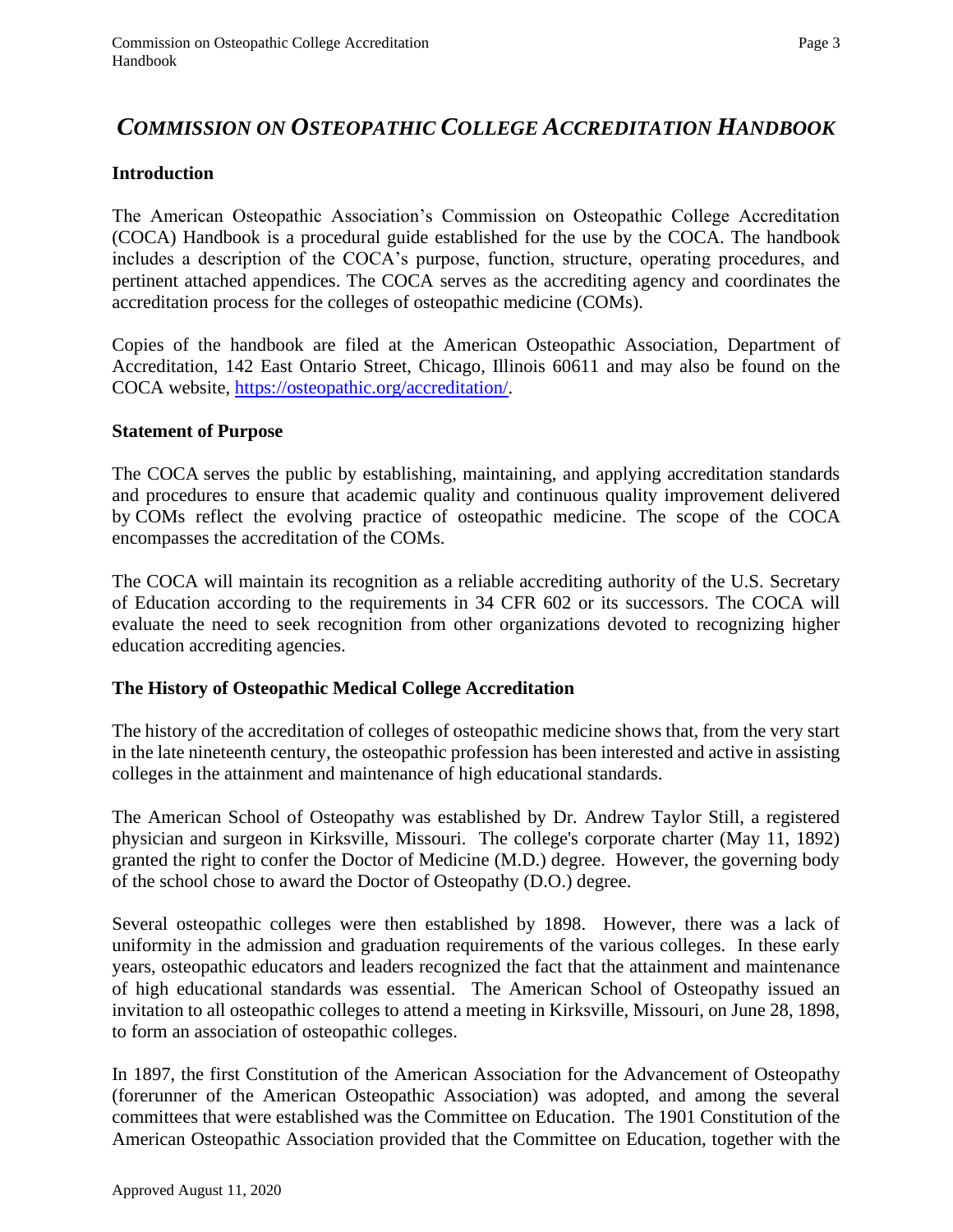Executive Committee of the Associated Colleges of Osteopathy, should constitute a joint committee to:

- a. Investigate schools applying for membership in the Associated Colleges of Osteopathy;
- b. Make an annual investigation of schools who were already members; and
- c. Make an annual report on these schools to the Board of Trustees of the American Osteopathic Association.

The Committee on Education was charged with the duty of reporting annually on the condition of each school. The Board and members of the Association were primarily interested in the following queries:

- a. Do the charter, equipment and work of a particular school correctly represent osteopathy?
- b. What kind of person, both as to general character and professional qualifications, who just from school, has opened an office in the vicinity for the practice of the same profession?

In 1901, the joint committee adopted the policy of appointing a member of the profession to serve as a "college inspector," sometimes referred to as a "censor". In 1902, the Bylaws of the American Osteopathic Association, for the first time, provided a mechanism for the inspection and approval of osteopathic colleges. The first college inspection was made in 1903, and on the basis of the report to the Board of Trustees, the members of the Associated Colleges of Osteopathy were approved. By 1915, it was agreed that expenses of college accreditation would be borne by the American Osteopathic Association.

In 1923, the AOA Department of Education was changed to the Bureau of Professional Education, and two years later, the Bureau of Colleges was added. In 1928, the two bureaus were joined together, and in 1930, the Bureau of Professional Education and Colleges was established. In the following year the Board of Trustees approved a recommendation that the Chair of the Bureau of Professional Education and Colleges and the Chair of the Committee on College Inspection, a subcommittee of the Bureau, should be one in the same person.

In 1938, a policy was adopted to create official inspection committees of two or three members to inspect each osteopathic college at least once every two years. In 1949, a new policy of college inspection, known as the Survey Committee, was adopted, which provided for a complete survey of each college to be performed by a survey team of from four to seven members at least every three years.

In 1952, the USDE recognized the American Osteopathic Association as an accrediting agency. In 1959 - 1960, after several years of study, a reorganization of the education structure of the American Osteopathic Association took place. In order to bring all facets of osteopathic education into one body, a new Bureau of Professional Education was organized.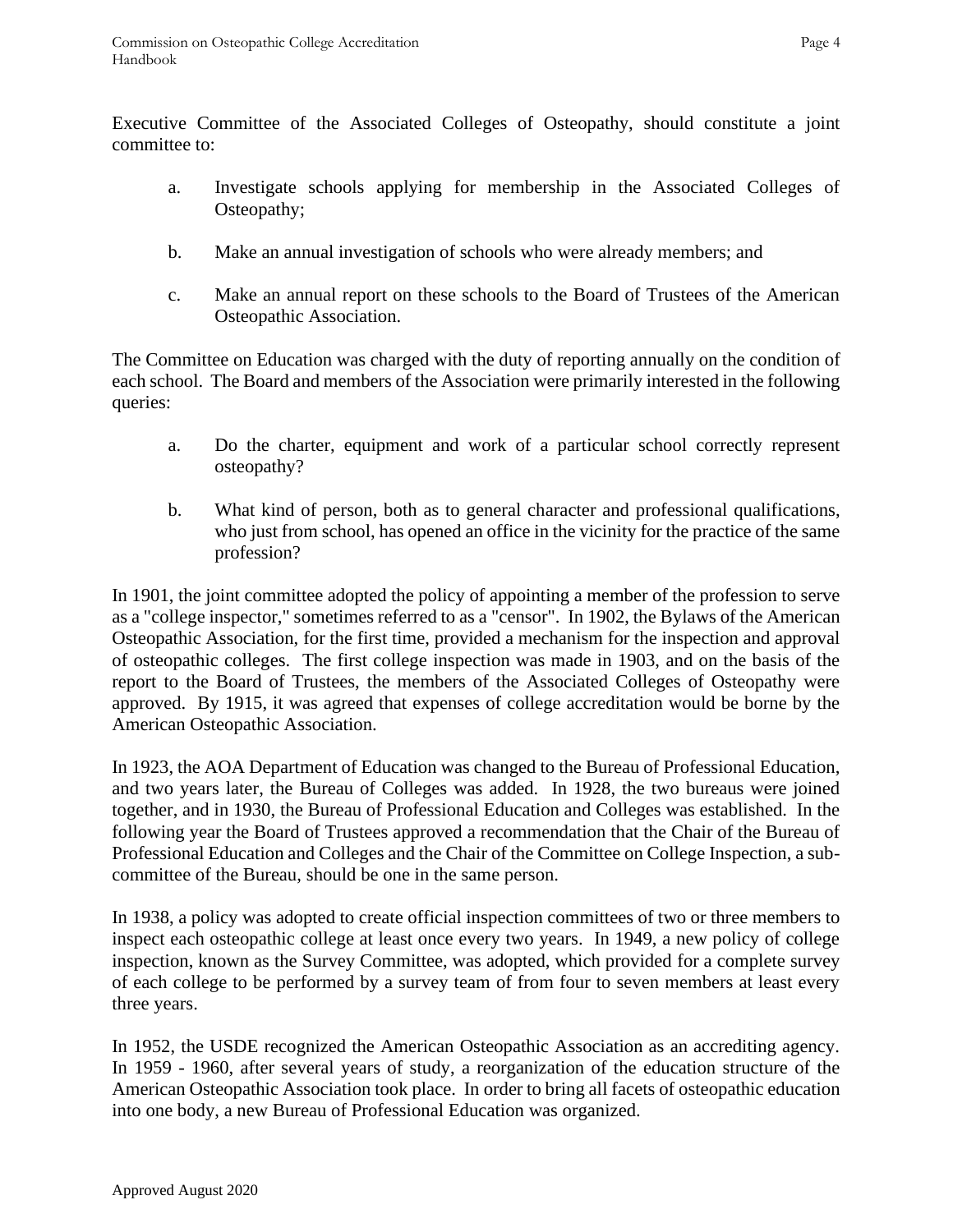The National Commission on Accrediting recognized the American Osteopathic Association in 1967. The National Commission on Accrediting was the predecessor to the Council on Postsecondary Accreditation. On January 1, 1994, the Council on Postsecondary Accreditation was reorganized as the Commission on Recognition of Postsecondary Accreditation. On January 1, 1997, the Commission on Recognition of Postsecondary Accreditation (CORPA) was reorganized as Council on Higher Education Accreditation (CHEA), which is the nongovernmental agency recognized by higher education institutions to approve and recognize national agencies for accreditation purposes.

In 1993, the Bureau renamed its committees and coordinated four councils that dealt with various phases of osteopathic education:

- a. The Council on Predoctoral Education, the evaluating unit of undergraduate medical education;
- b. The Council on Postdoctoral Training, the evaluating unit of internships, residencies, preceptorships, and other post-graduate medical education programs;
- c. The Council on Continuing Medical Education, the unit which evaluates programs and recommends approval of CME credits; and
- d. The Council on International Osteopathic Medical Education and Affairs.

These councils were responsible for evaluating the programs under their purview and making initial recommendations to the AOA Bureau. The AOA Bureau served as the accrediting and final approval agency for colleges of osteopathic medicine. The Board of Trustees was the final appeal body for decisions of the Council on Postdoctoral Training and was the final approving and appeal body for the Council on Continuing Medical Education.

In 2001, the Task Force to Study the Structure of the Department of Educational Affairs began to broadly review the structure of the Department of Educational Affairs, with an emphasis on the AOA Bureau. In February 2003, the Task Force presented its final report to the AOA Board of Trustees for approval. The result of this Task Force was to divide the functions of the AOA Bureau into two separate decision-making bodies.

The Bureau of Osteopathic Education (BOE) was responsible for postdoctoral education and continuing medical education and had five committees reporting to it. Of those five committees, three were new. The five committees were: 1) Council of Hospitals (new); Osteopathic Medical Educators Council (new); Council of Osteopathic Specialty Societies (new); Council on Postdoctoral Training; and Council on Continuing Medical Education. The BOE began its new functions in July 2004.

The college accreditation process was re-organized into the Commission on Osteopathic College Accreditation (COCA), a single purpose committee that functions as the final decision-making body for college accreditation.

In February 2004, the AOA Board of Trustees voted to approve the recommended structure of the COCA, which included the elimination of the Council on Predoctoral Education. The COCA is now the sole accrediting body for colleges of osteopathic medicine that reviews, evaluates, and establishes the accreditation status of a COM.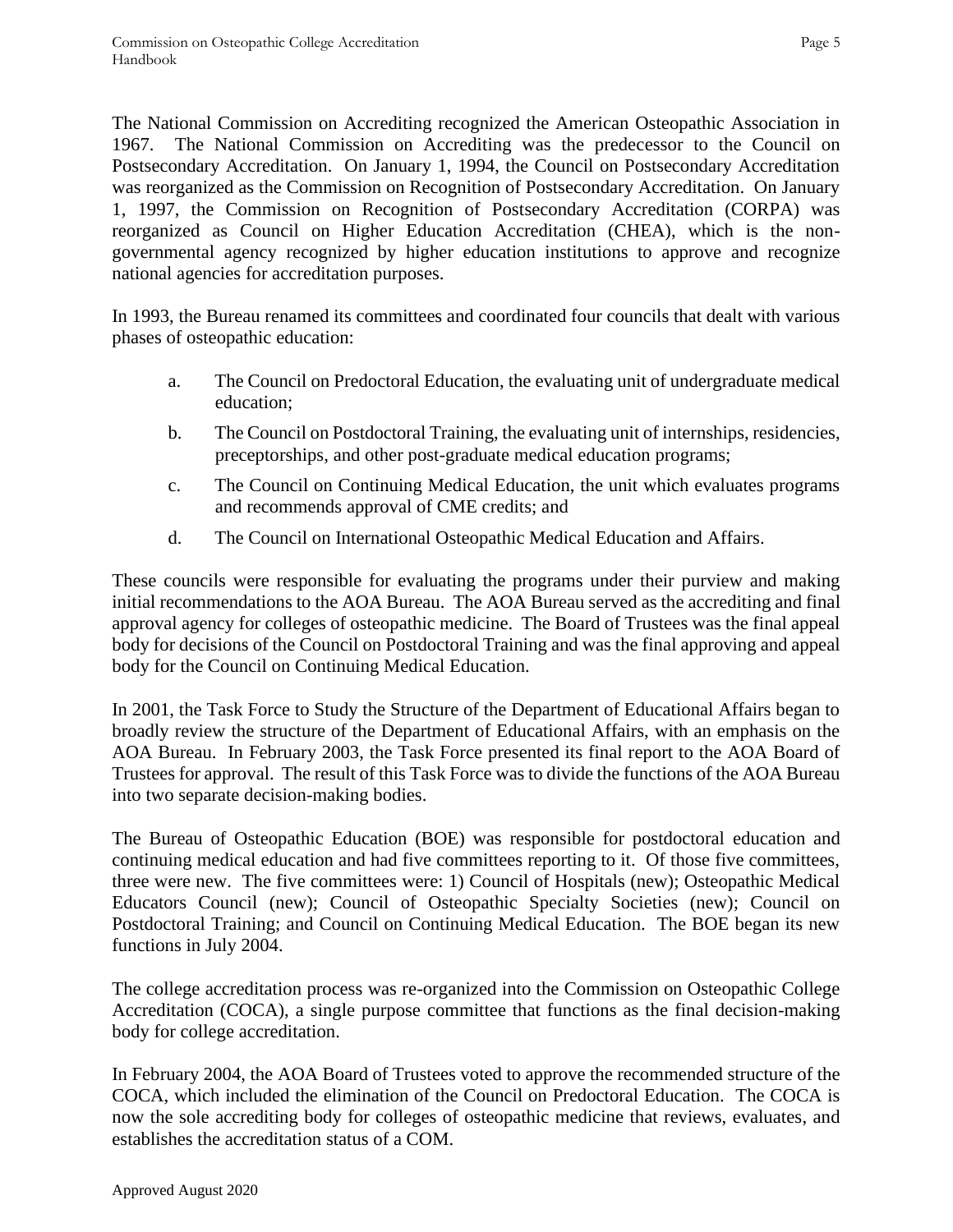#### <span id="page-5-0"></span>**COCA Mission, Goals, and Objectives**

The COCA serves the public by establishing, maintaining, and applying accreditation standards and procedures to ensure that the academic quality and continuous quality improvement of the education delivered by the COMs reflect the evolving practice of osteopathic medicine. The scope of the COCA's work encompasses the accreditation of COMs.

#### Goal 1

To serve the public and interested communities (*e.g.*, colleges of osteopathic medicine, osteopathic medical community, *etc.*) by ensuring the continued effectiveness of the COCA.

#### Objectives:

- 1. Maintain an independent and objective accreditation process.
- 2. Inform the public and the communities of interest regarding the accreditation status of programs and institutions.
- 3. Develop and implement policies with integrity and high ethical standards.
- 4. Continue to seek the most cost-effective way to provide the services of the COCA.
- 5. Develop and disseminate information that demonstrates the effectiveness of the COCA's operations.
- 6. Maintain liaison between the COCA and its constituents.
- 7. Keep the community of interest informed of current trends and developments in specialized accreditation.
- 8. Serve as a resource on accreditation.

#### Goal 2

To develop, maintain, apply, and periodically review the COCA's accreditation processes and the accreditation standards for COMs.

#### Objectives:

- 1. Review COM programs and institutions and make accreditation decisions in accordance with COCA's standards and procedures.
- 2. Establish and disseminate standards, policies and procedures for the COMs accredited by the COCA.
- 3. Comprehensively review the accreditation standards at least every five years.
- 4. Solicit suggestions from accrediting teams relative to standards, procedures, and processes.
- 5. Solicit suggestions from the community of interest relative to standards, procedures, and processes.
- 6. Identify competent individuals and provide appropriate training so they can participate in accreditation on-site visits.
- 7. Evaluate the performance of all evaluators and use the results of the evaluations to identify areas needing emphasis in the training process.
- 8. Monitor programs in the interim between on-site visits through the use of annual reports, mid-cycle reports, progress reports, interim progress reviews, and focused visitations.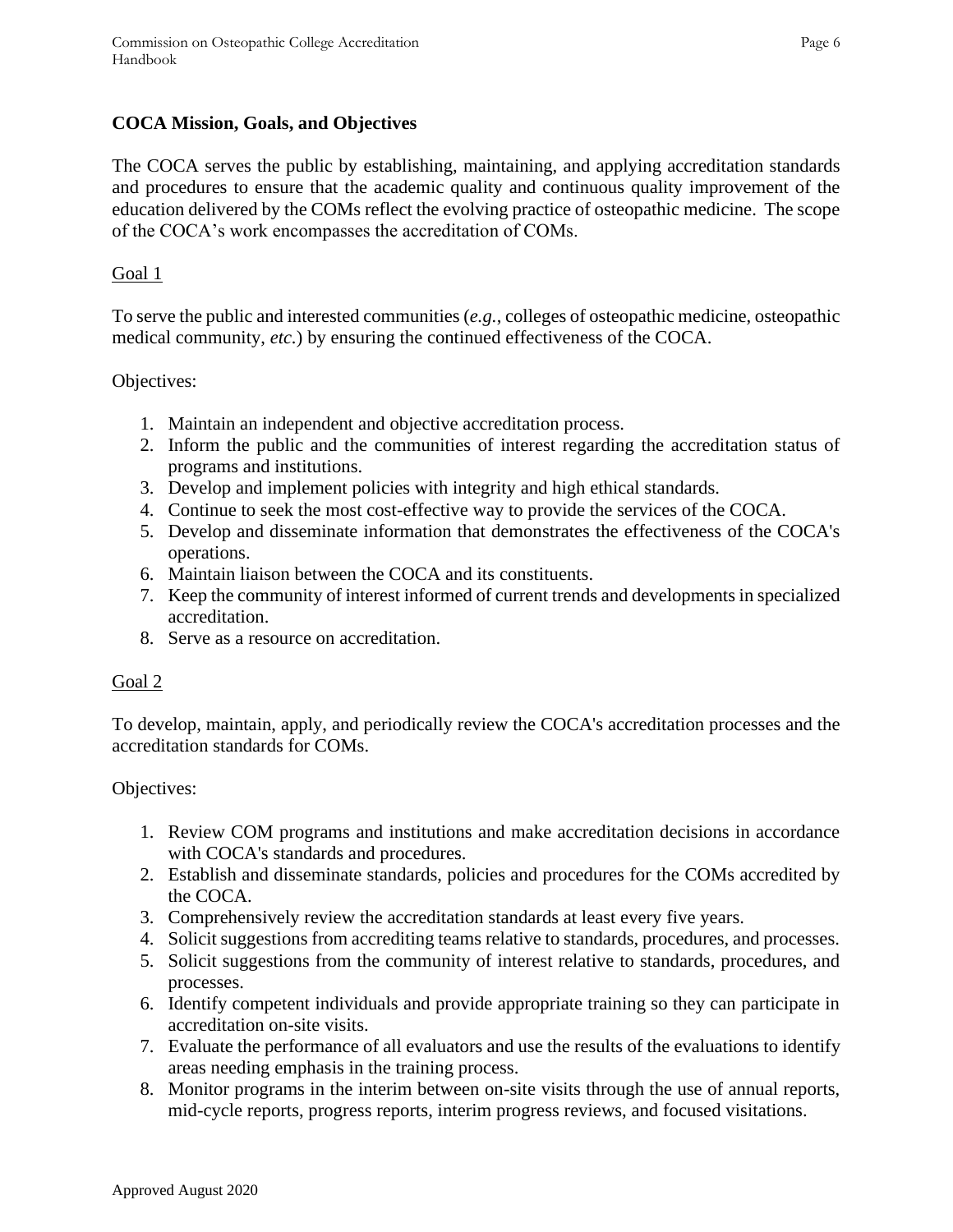#### Goal 3

To foster continuous quality improvement of osteopathic medical education by encouraging innovation and creativity in COM programs and institutions.

Objectives:

- 1. Communicate to the community of interest that the COCA encourages innovation and creativity in the COM.
- 2. Ensure that the policies and the procedures of the COCA do not inhibit innovation.
- 3. Ensure that the COCA and *Evaluators Registry* members perceive innovation as a necessary and positive approach to foster continuous quality improvement in osteopathic medical education.
- 4. Create standards which tie institutional planning to ongoing assessment of a COM's effectiveness.

#### Goal 4

To assure the continued effectiveness of the accreditation process by the development and application of continuous quality assurance, self-assessment, and external review of the COCA.

Objectives:

- 1. Maintain recognition by the USDE, by meeting all federal regulations for accreditation as found in the Code of Federal Regulations.
- 2. Seek external review by organizations that recognize accrediting bodies and follow accepted codes of good practice.
- 3. Engage in planning and conduct periodic self-assessments.
- 4. Evaluate and test the validity and reliability of the COCA's processes.
- 5. Maintain a committee structure that involves COCA members, and other experts in planning, quality improvement, and self-assessment.
- 6. Seek regular input from the community of interest relative to planning, quality improvement, and self-assessment.

#### <span id="page-6-0"></span>**COCA Responsibilities**

The COCA serves as the accrediting agency for colleges of osteopathic medicine. In this capacity, the COCA reviews, evaluates, and takes final action on college accreditation status and communicates such action to appropriate state and federal education regulatory bodies. In addition, the COCA approves the standards, policies, and procedures for college accreditation and approves this handbook. The COCA reviews policy directions on predoctoral osteopathic medical education, and monitors and maintains high-quality osteopathic predoctoral education through the college accreditation process.

#### <span id="page-6-1"></span>**COCA Membership**

The COCA has twenty-one (21) voting members whose appointment will be in staggered terms and be limited to no more than three consecutive three-year terms for regular members and one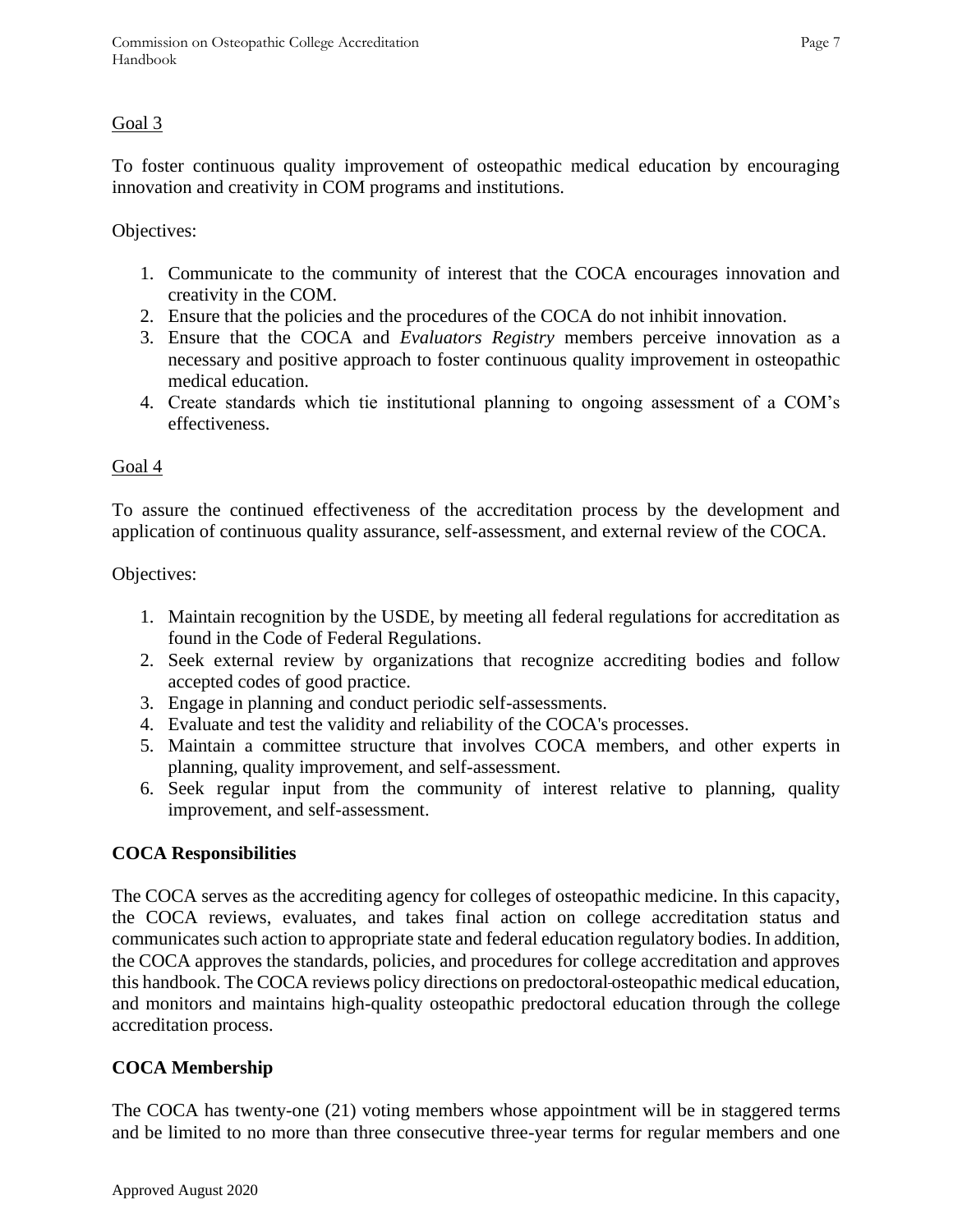two-year term for student members. Membership for regular members is limited to a maximum of nine consecutive years. No member of the AOA Board of Trustees will serve concurrently as a member of the COCA. The commission shall not have more than two members who are employed at the same COM. If this situation occurs due to a member's change of employment during the term of office, the individual will need to resign after completion of their current threeyear term of appointment to resolve the circumstance.

The COCA will conduct, at its first meeting following appointment of new commissioners, an orientation program for all new commissioners.

The COCA will have one non-voting secretary. AOA Department of Accreditation staff will serve in this position.

Based upon the qualifications established by the COCA, nominations for open positions are solicited from AOA membership and stakeholder groups. The nominees are reviewed by the COCA Nominating Committee and recommendations as described in the description of the nominating committee's responsibilities will be forwarded to the COCA Commission membership for concurrence. The names of the approved nominees will then be forwarded with recommendations to the AOA President with final approval of members made by the AOA Board of Trustees subject to the procedures for appointment of members to AOA bureaus, councils, and committees.

#### <span id="page-7-0"></span>*COCA Voting Members*

The COCA is to be comprised of twenty-one (21) members who reflect the multiple constituencies that are interested in assuring quality in osteopathic medical education at the undergraduate level, with an appropriate balance of these constituencies. The specific membership composition may shift over time due to career changes of commissioners during their tenure on the COCA and the availability of appropriate candidates from an identified constituency.

Subject to these limitations, the COCA voting members will include the following:

Nine members directly involved in osteopathic medical education, including:

- 4 COM Deans
- 2 graduate medical education leaders
- 1 biomedical science faculty member at a COM who is not a  $Dean/CAO<sup>1</sup>$
- 1 clinical science faculty member at a COM who is not a Dean/CAO<sup>1</sup>
- 1 student services representative at a COM (transitional<sup>2</sup>)

Two student members

- 1 student nominated by the student osteopathic medical association
- 1 student nominated by the council of osteopathic student government presidents

Ten additional members, including:

<sup>&</sup>lt;sup>1</sup> May have a title of Associate Dean or Assistant Dean.

<sup>&</sup>lt;sup>2</sup> This is a transitional position. The description for this position was changed in the 2019-20 year. The individual serving in this position at the time the description changed may complete the term and be reappointed for an additional term. Upon the individual's completion of service, the position will transition to a student services representative.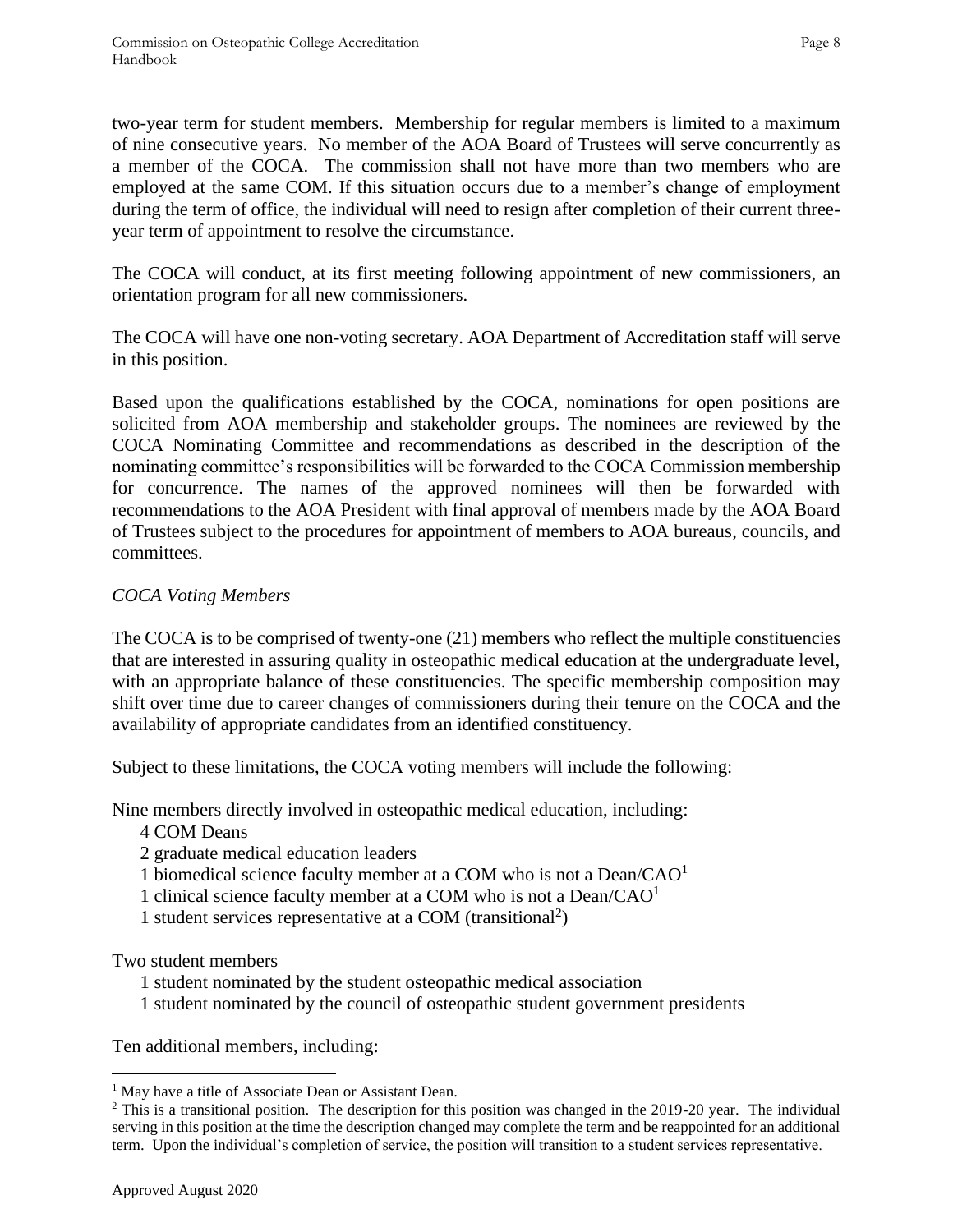4 osteopathic physicians at large  $3$  public members<sup>3</sup> 1 physician member of a state medical licensing board 1 hospital or health care administrator with experience in clinical medical education 1 DO resident/fellow or new physician in practice (transitional<sup>4</sup>)

At certain times, the COCA's composition may not correspond with these categories. Once appointed to the COCA, commissioners will not lose their positions due to a career change (e.g., a COM dean serving on the COCA who retires before the end of their term limit, may complete the term in office). Commissioners with appropriate credentials to fill multiple defined positions may be reclassified during their term in office (e.g., a physician at large who also serves on a state licensing board may be shifted into the slotted position for a state licensing board member), but the shift in positions will not alter the commissioner's appointment term or term limit.

Vacancies in a COCA member position will be filled in the same manner as described above. A newly appointed commissioner will fill the remaining time in the unexpired term and may be considered for reappointment at the culmination of the term. The reappointment will be considered as their first term.

Commissioners are evaluated by the chair and vice chair and the evaluations are shared with the nominating committee for consideration at the time of consideration for reappointment.

#### <span id="page-8-0"></span>*Qualifications for Membership on the COCA*

- 1. Professional (non-Public) Members
	- a. Professional members must hold the DO degree, or an advanced degree in basic medical sciences, social or population health science; educational science; or hospital or healthcare administration.
	- b. A practitioner member must hold or recently have held an active medical license and, if licensed, must be actively and significantly engaged in the clinical practice of medicine while serving as a member of the COCA.
	- c. An educator professional member must hold an administrative or faculty position at a COCA accredited college of osteopathic medicine and must be significantly engaged in teaching or supervising medical students and/or resident physicians while serving as a member of the COCA.

<sup>3</sup> Public members must have experience in higher education, accreditation, or public service or other similar experience that allow them to bring the perspective of one or more "external publics" to the evaluation of colleges of osteopathic medicine. All public members, at the time of appointment and at the beginning of each COCA operating year, will be asked to execute a sworn affidavit attesting to their compliance with the U.S. Department of Education requirements of the for public members.

<sup>&</sup>lt;sup>4</sup> A new physician in practice is a physician who has completed postdoctoral training and has been in practice for less than five years. This is a transitional position. The description for this position was changed in the 2019-20 year. The individual serving in this position at the time the description changed may complete the term and be reappointed for an additional term. Upon the individual's completion of service, the position will transition to a DO resident/fellow or new physician in practice for less than five years.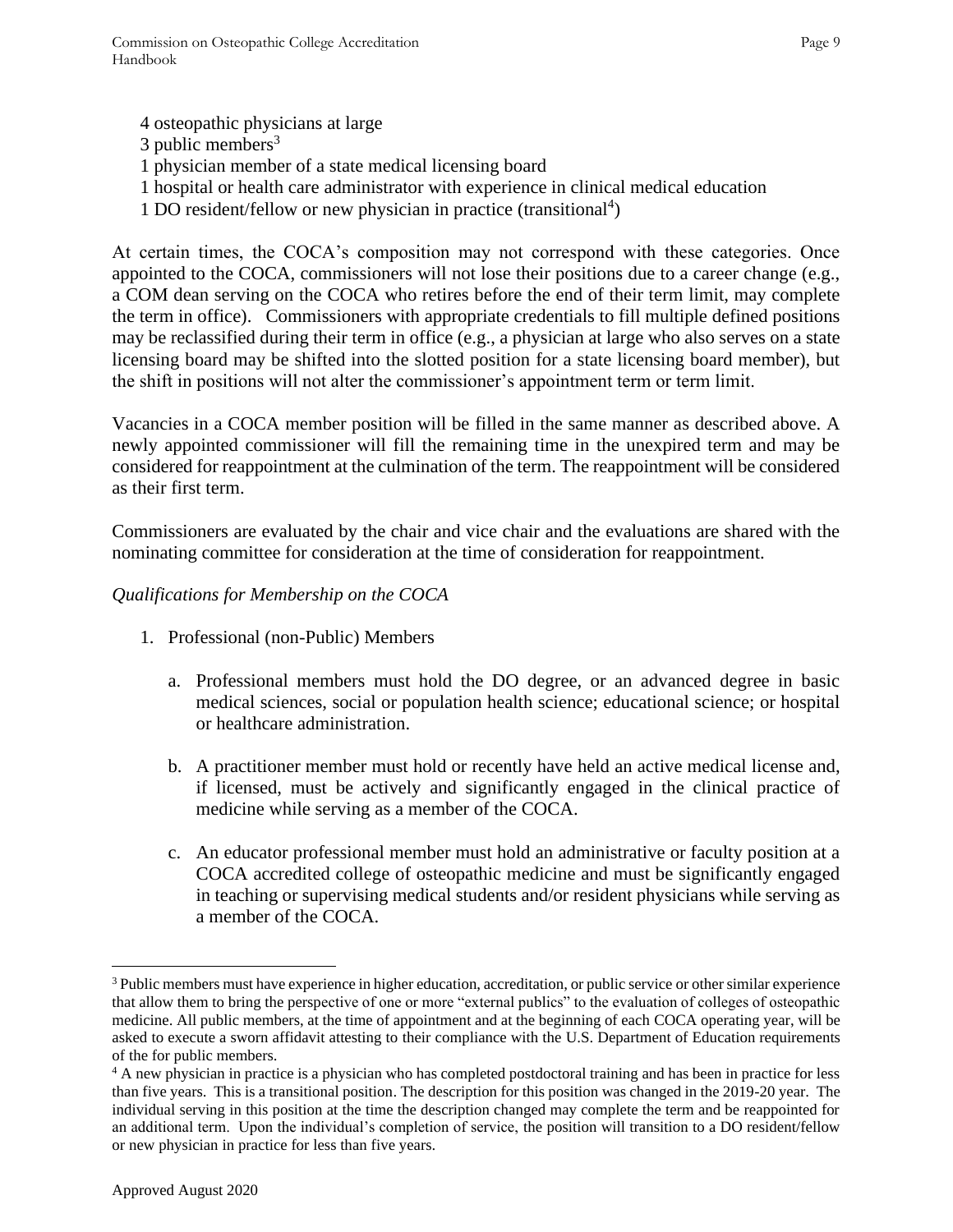d. Professional members must be knowledgeable about and experienced with the processes of osteopathic medical education and accreditation in the United States.

#### 2. Public Members

- a. Public members must, by education, experience, and public service, possess qualifications that allow them to provide a public perspective to the assessment of osteopathic medical education program quality. Public members should possess professional experience and stature in their field, be regarded as community leaders, and be seen as trusted agents of the public.
- b. To ensure the requisite impartiality to represent the public at large, members of the medical profession or their spouses, persons otherwise eligible for selection as professional members, or anyone else with financial, political, professional, or other interests in the programs being evaluated by the COCA, are ineligible for service as a public member.
- c. The COCA will not appoint as a public member any person who is (1) an employee, member of the governing board, owner, shareholder of, or consultant to any program that is accredited by the COCA, or, is actively seeking accreditation by the COCA; (2) a staff or board of trustees member of any trade association or membership organization related to, affiliated with, or associated with the COCA; or (3) a spouse, domestic partner, parent, child, or sibling of an individual who meets criterion (1) or (2) above.

#### <span id="page-9-0"></span>**COCA Leadership**

#### <span id="page-9-1"></span>*COCA Chair*

The AOA president appoints the chair, from within the membership of the COCA for a two-year term. The AOA Board of Trustees then approves the appointment. The chair may be re-appointed to serve another one-year term. To be eligible to serve as chair, a COCA commissioner must have served at least two years on the COCA.

#### Duties of the Chair

The chair presides over all meetings of the COCA. The chair appoints the membership of the committees described in this handbook and, with approval of the COCA, may establish and appoint the membership of *ad hoc* subcommittees, for which the chair shall be an ex-officio member. The chair also oversees the selection of qualified evaluators to serve on visits to the COMs.

In addition to the review of all agenda material, the COCA chair will assign two COCA members to review COM progress report material, self-study reports, annual reports, or other agenda material, as necessary. These members will provide a written report and present their findings and recommendations to the COCA for further discussion. The chair may delegate this responsibility to the COCA staff.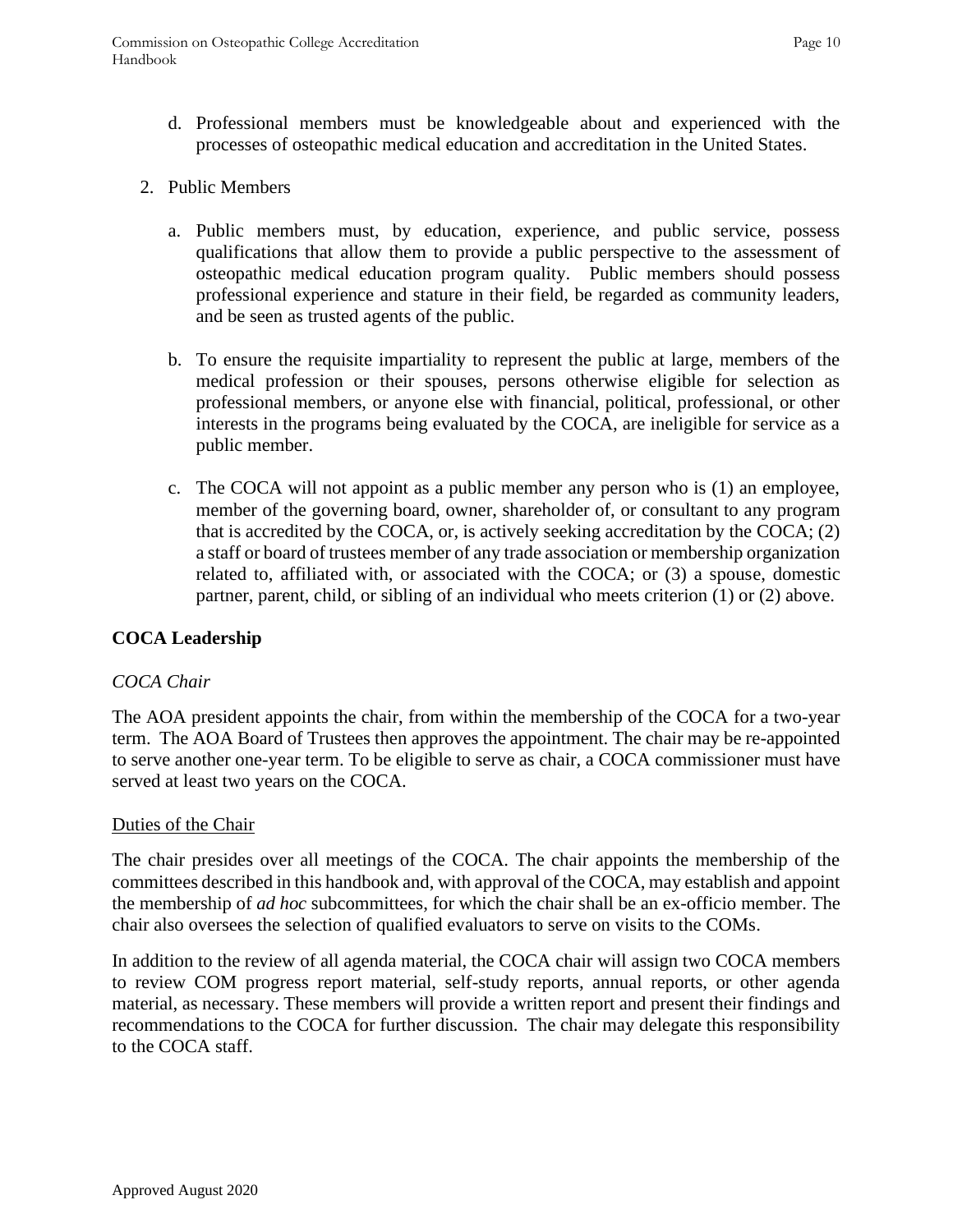#### <span id="page-10-0"></span>*Vice-Chair*

The AOA president appoints the vice-chair from within the membership of the COCA for a oneyear term. The AOA Board of Trustees then approves the vice chair. The vice chair may be reappointed to serve another one-year term. To be eligible to serve as vice chair, a COCA commissioner must have served at least one year on the COCA.

#### <span id="page-10-1"></span>Duties of the Vice-Chair

The vice-chair will assume the duties of chair in the event the chair is absent for cause, or if the chair so designates.

#### <span id="page-10-2"></span>**COCA Staff**

The formal responsibilities for managing the COCA are held by the Department of Accreditation at the American Osteopathic Association.

Legal counsel attends all COCA meetings and advises the membership and staff as needed on legal issues relating to accreditation activities.

The Department of Accreditation supports the operation of the COCA and manages the accreditation system, including development of COCA documents and maintenance of the website, design and implementation of activities for programs undergoing accreditation review, selection of site visit teams, and ongoing training programs for site visit team members.

#### <span id="page-10-3"></span>Information on COCA Members and Staff Made Available to the Public

The COCA maintains on its website the names and current academic/professional affiliations of commission members and principal administrative staff.

#### <span id="page-10-4"></span>**Registry of Evaluators of Colleges of Osteopathic Medicine (Evaluators Registry)**

The COCA will maintain an evaluators registry of individuals who are approved to serve as site visit team members.

The COCA will review the composition of the Evaluators Registry on an annual basis. This review will include, but not be limited to, the following criteria: attendance at accreditation training workshops; current employment status, and evaluations of site visit team members by team chairs, COMs, and COCA staff. Based upon findings of this review, the COCA may solicit specific candidates as needed. The COCA will review credentials of all candidates and approve the candidates as appropriate.

Any COCA member who serves on a site visit team cannot take part in COCA discussion or vote on the action relating to the site visit in which the COCA member participated.

<span id="page-10-5"></span>Roles and responsibilities of members of the evaluators registry are published in the COCA evaluators manual.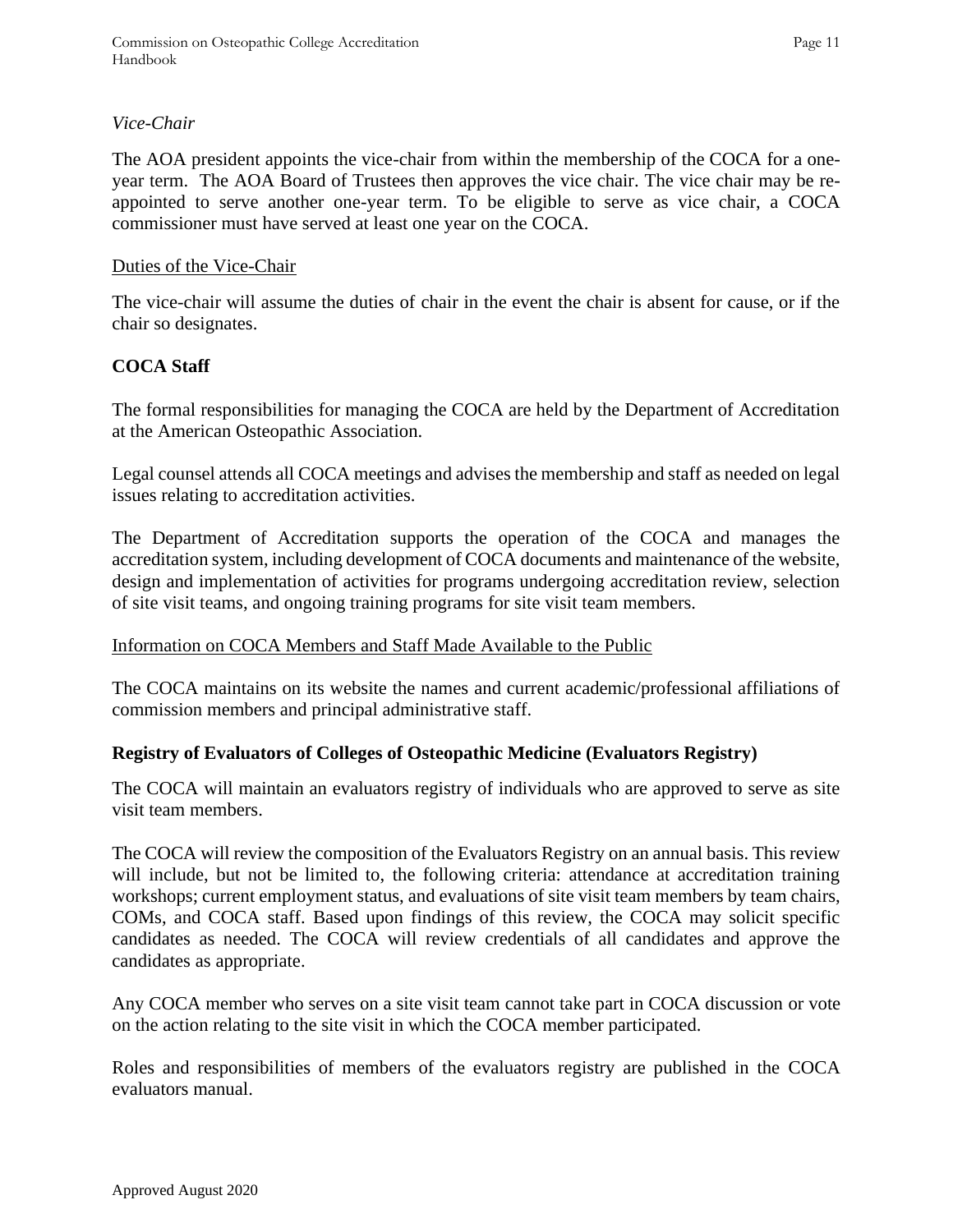#### **COCA Standing Committees**

All members of COCA committees are subject to the conflict of interest and confidentiality policies of the COCA.

#### <span id="page-11-0"></span>*Executive Committee (COCA-EC)*

The purpose of the COCA-EC is to function in well-defined, limited roles between regularly scheduled meetings of the COCA. The COCA-EC will include five COCA members, including the COCA chair and vice-chair and three other members nominated by the COCA chair. The COCA EC may meet by teleconference or video conference as needed.

The COCA-EC will provide, among other functions, the following:

- a. Review of COCA accreditation documents and this handbook, with recommendation to the COCA for consideration of areas for revision
- b. Technical review of substantive change applications
- c. Technical review of applications for new COMs
- d. Authorization of focused visitations based upon information obtained between regularly scheduled meetings
- e. Standards interpretation
- f. Adjudicate COM requests for reconsideration
- g. Review of complaints about COMs submitted to the COCA

#### <span id="page-11-1"></span>*Committee for College Accreditation Training (CCAT)*

The purpose of the CCAT is to develop and implement educational programs to assist COCA evaluators, the COMs, and others involved in the accreditation process in conducting on-site accreditation visits and other issues pertinent to the accreditation process in general.

All CCAT members and the committee chair will be appointed annually by the COCA chair and will be comprised of at least five members, three of whom will be COCA members and two will be selected from outside the COCA. The COCA chair serves as an ex-officio non-voting member.

The CCAT develops the qualifications for COCA evaluators in compliance with the U.S. Department of Education requirements and issues a call for volunteers as needed to ensure the evaluators registry includes an adequate number of evaluators with the appropriate background and experience to conduct accreditation reviews. The CCAT will conduct the initial review of site evaluator applications and make recommendations to the COCA as to their acceptance.

The CCAT recommends COM accreditation training workshop programs to the COCA for its approval. The CCAT is responsible for all aspects of planning and conducting workshops.

The CCAT develops and administers evaluation reviews of COCA evaluators and provides feedback to evaluators as needed to improve the site visit process. When required, the CCAT may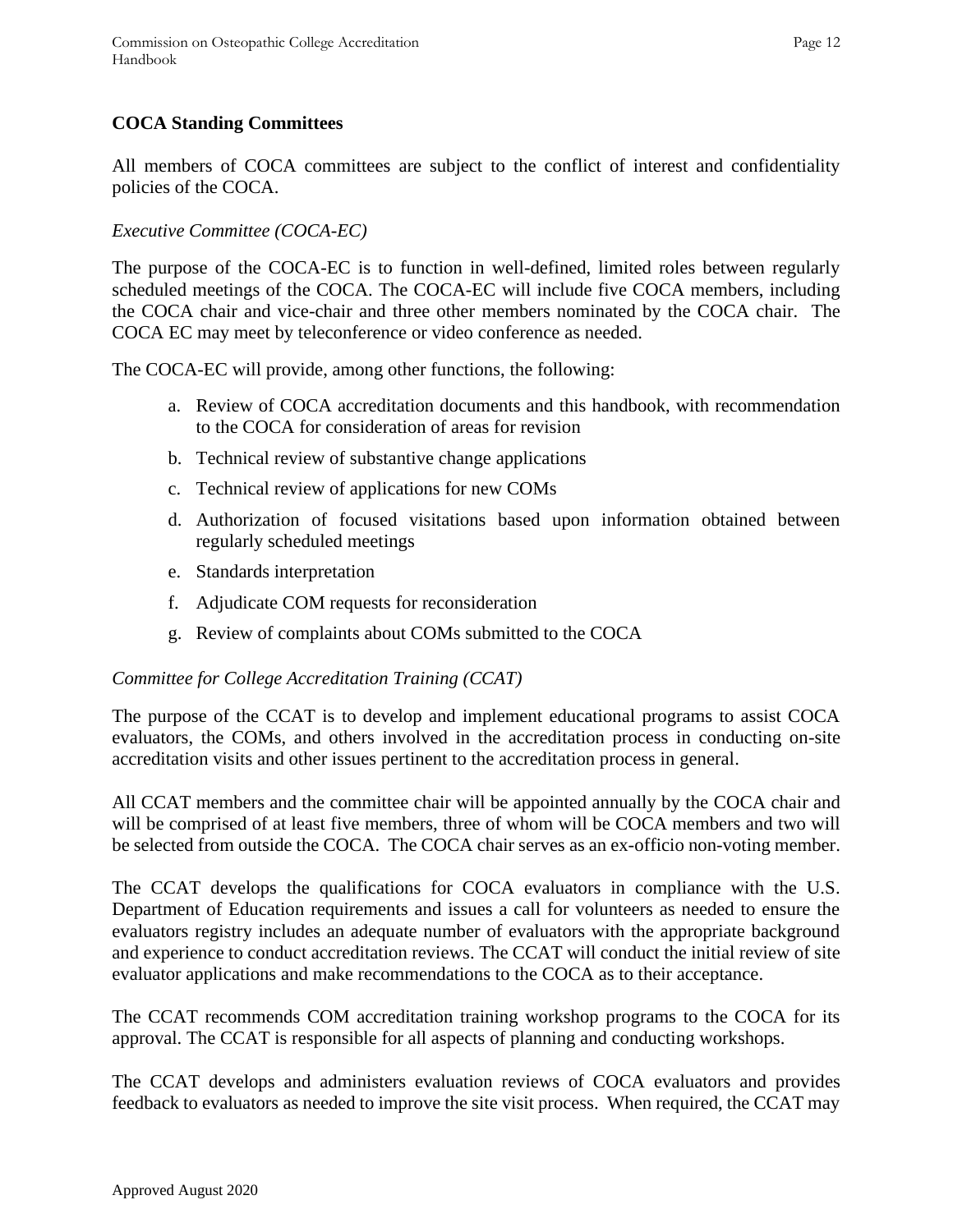make a recommendation for the removal of an evaluator from the evaluator registry for presentation to and approval by the COCA.

The CCAT will meet via teleconference, videoconference, or in-person in conjunction with regularly scheduled COCA meetings. Special meetings may be conducted at the discretion of the COCA chair.

#### <span id="page-12-0"></span>*Data and Reports Committee (DRC)*

The purpose of the DRC is to develop and review the COCA annual report, student survey, and other student achievement and programmatic outcomes data metrics. In addition, the DRC develops the COCA commissioner evaluation forms.

All DRC members and the committee chair will be appointed annually by the COCA chair. The DRC will be comprised of at least three COCA members, and a minimum of one COM student. The COCA chair may also appoint up to three additional members with expertise in assessment and data. The COCA chair serves as an ex-officio non-voting member.

The DRC will meet via teleconference, videoconference, or in-person in conjunction with regularly scheduled COCA meetings. Special meetings may be conducted at the discretion of the COCA chair.

#### <span id="page-12-1"></span>*Nominating Committee (NC)*

The purpose of the NC is to recommend candidates for positions as COCA members, based upon the qualifications identified in this handbook. Applications are solicited from AOA membership and other stakeholder groups (e.g., AACOM, COMs, and specialty affiliates). The nominees are reviewed by the NC and two nominations for each vacancy will be prioritized and forwarded to the COCA membership for concurrence/approval. The approved nominations will be forwarded to the AOA president and president-elect with final approval of members made by the AOA Board of Trustees consistent with the procedures for appointment of members to AOA bureaus, councils, and committees.

All NC members and the committee chair will be appointed annually by the COCA chair. The NC will be comprised of at least three COCA members. The COCA chair serves as an ex-officio voting member. The NC may seek recommendations from outside consultants at discretion of chair

#### <span id="page-12-2"></span>*Standards Review Committee (SRC)*

The purpose of the SRC is to review proposed changes to the standards of accreditation and other accreditation policies and procedures as needed. prior to COCA's consideration of changes, all proposed changes to the standards of accreditation will be posted for public comment. Comments will be received either in written format or, if called by the COCA, at a COCA forum.

All SRC members and the committee chair will be appointed annually by the COCA chair. The SRC will be comprised of a minimum of five COCA members and a minimum of one student. The COCA chair serves as an ex-officio voting member.